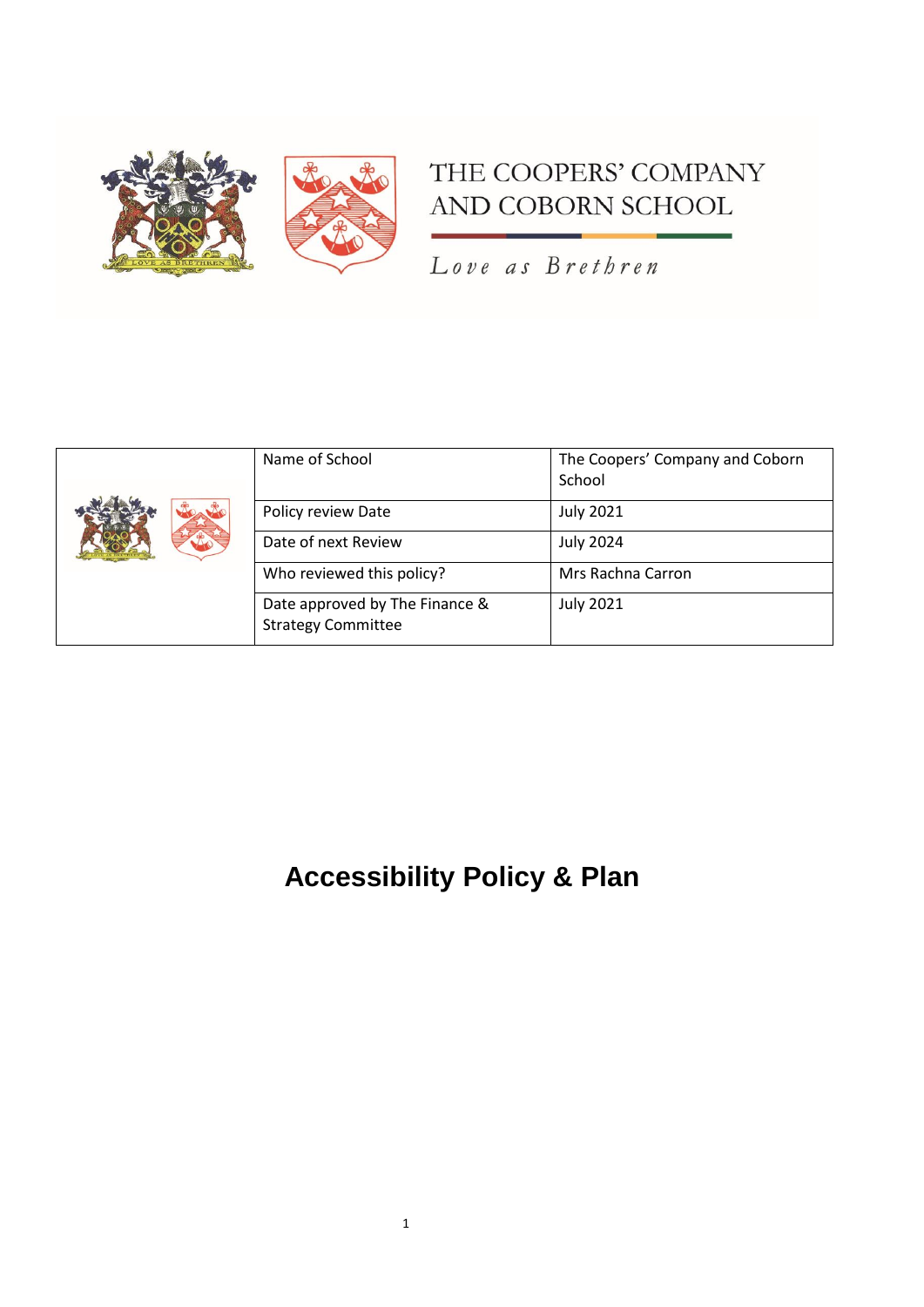- 1. Aims
- 2. Legislation and Guidance
- 3. Context
- 4. Action Plan
- 5. Monitoring Arrangements
- 6. Links with other policies

## **Aims**

Schools are required under the Equality Act 2010 to have an accessibility plan. The purpose of the plan is to:

Increase the extent to which disabled pupils can participate in the curriculum

- Improve the physical environment of the school to enable disabled pupils to take better advantage of education, benefits, facilities and services provided
- Improve the availability of accessible information to disabled pupils

The Coopers' Company and Coborn School aims to treat all its pupils fairly and with respect. This involves providing access and opportunities for all pupils without discrimination of any kind. The school's motto 'Love as Brethren' embeds these values.

The plan will be made available online on the school website, and paper copies are available upon request.

Our school is also committed to ensuring staff are trained in equality issues with reference to the Equality Act 2010, including understanding disability issues.

The school supports any available partnerships to develop and implement the plan.

Our school's complaints procedure covers the accessibility plan. If you have any concerns relating to accessibility in school, the complaints procedure sets out the process for raising these concerns.

We have included a range of stakeholders in the development of this accessibility plan, including: pupils, parents, staff and governors of the school.

# **Legislation and Guidance**

This document meets the requirements of [schedule 10 of the Equality Act 2010](http://www.legislation.gov.uk/ukpga/2010/15/schedule/10) and the Department for Education (DfE) [guidance for schools on the Equality Act 2010.](https://www.gov.uk/government/publications/equality-act-2010-advice-for-schools)

The Equality Act 2010 defines an individual as disabled if they have a physical or mental impairment that has a 'substantial' and 'long-term' adverse effect on their ability to undertake normal day to day activities.

Under the [Special Educational Needs and Disability \(SEND\) Code of Practice](https://www.gov.uk/government/publications/send-code-of-practice-0-to-25), 'long-term' is defined as 'a year or more' and 'substantial' is defined as 'more than minor or trivial'. The definition includes sensory impairments such as those affecting sight or hearing, and long-term health conditions such as asthma, diabetes, epilepsy and cancer.

Schools are required to make 'reasonable adjustments' for pupils with disabilities under the Equality Act 2010, to alleviate any substantial disadvantage that a disabled pupil faces in comparison with non-disabled pupils. This can include, for example, the provision of an auxiliary aid or adjustments to premises.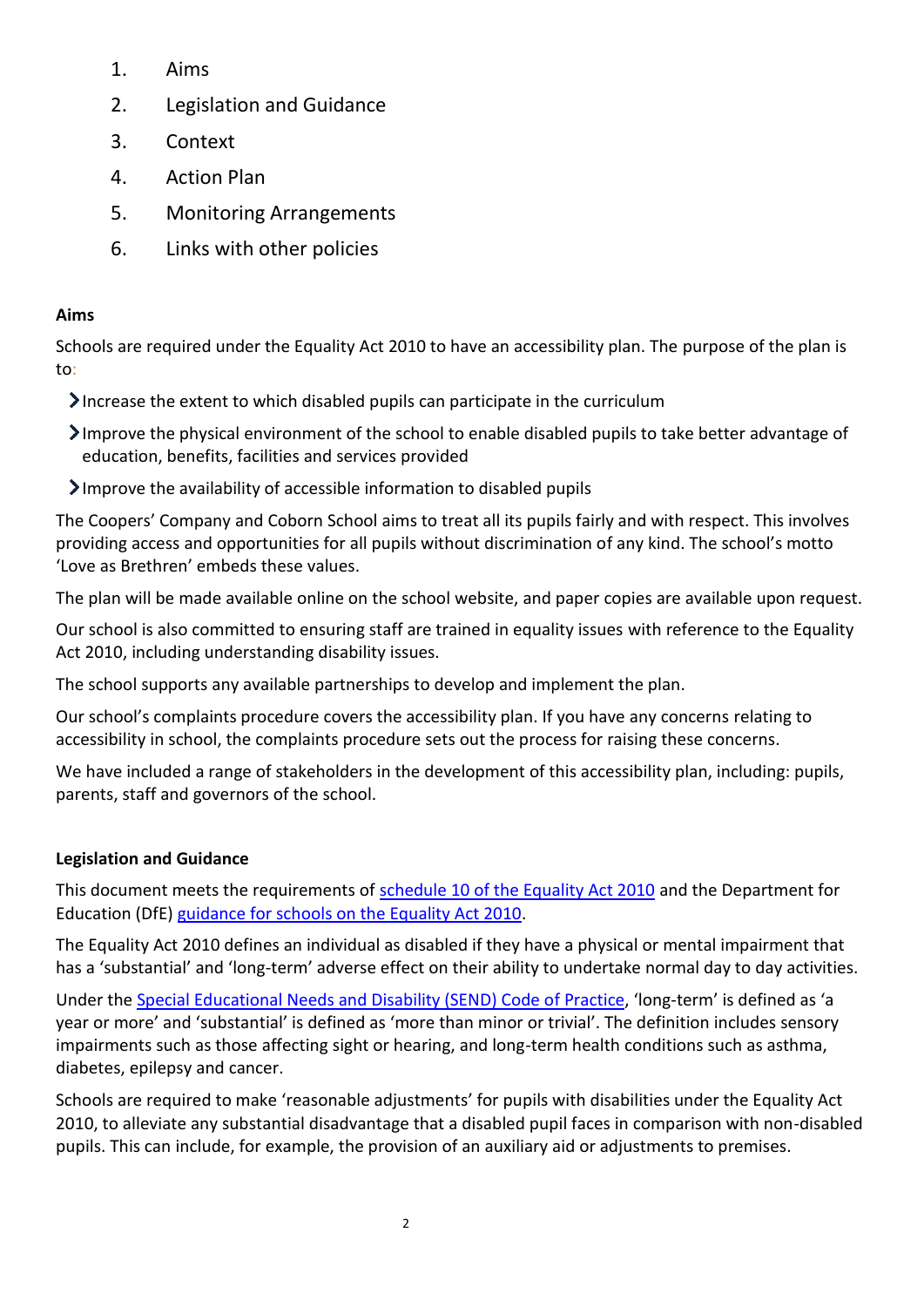## **Context**

The Coopers' Company and Coborn School is an 11-18 school located in The London Borough of Havering. The school comprises of several buildings covering a large site.

The Coopers' Company and Coborn School is committed to offering an inclusive curriculum to ensure the best possible progress for all of our students whatever their needs or abilities. Not all students with disabilities have special educational needs and not all students with SEN meet the definition for disability. This Accessibility Plan covers all of these students. The Equality and Diversity Policy explains and responds to our statutory duties to promote equality in all areas identified as protected characteristics under the Equality Act (2010). All students have access to a broad and balanced curriculum and are encouraged to participate in the life and work of the school to the best of their abilities.

The Accessibility Plan shares objectives with our Equality and Diversity Policy and SEND Policy and should be read in conjunction with these two documents.

An audit shows there is a wide range of disability within our pupil population. Below are the general conditions of pupils at The Coopers Company and Coborn School:

- Cognition and Learning
- Communication and Interaction
- Social Emotional and Mental Health
- Sensory and Physical

It is important to remember that not all pupils with a disability are required to be on the school's SEN register, but will be recorded on the school's medical list. The school monitors the list and will take all reasonable action to provide the support needed.

#### **Action Plan**

Increase access to the curriculum for pupils with a disability

| Targets                                                                                                   | <b>Strategies</b>                                                                                                                                              | Timeframe                         | Success Criteria                                                                                                                                  |
|-----------------------------------------------------------------------------------------------------------|----------------------------------------------------------------------------------------------------------------------------------------------------------------|-----------------------------------|---------------------------------------------------------------------------------------------------------------------------------------------------|
| Our school offers a<br>differentiated<br>curriculum for all<br>pupils                                     | Options/twilights/enrichment<br>programs reviewed at least<br>annually.                                                                                        | Annually                          | Staff confident in<br>meeting the<br>needs/increasing<br>access to the<br>curriculum of disabled<br>pupils in their lessons.<br>Student feedback. |
| We use resources<br>tailored to the needs<br>of pupils who require<br>support to access the<br>curriculum | <b>Individual Educational Plans</b><br>(IEP) updated and reviewed<br>termly to ensure staff are<br>aware of the needs of<br>students with additional<br>needs. | On-going and<br>according to need | Tracking of progress<br>made by students with<br>SEND.<br>Evidence of staff<br>updates and training.                                              |
|                                                                                                           | Regular updates and training<br>for staff.                                                                                                                     |                                   | <b>SENCO &amp; Assistant</b><br>SENCO to collect<br>feedback for IEP<br>reviews as and when<br>necessary.                                         |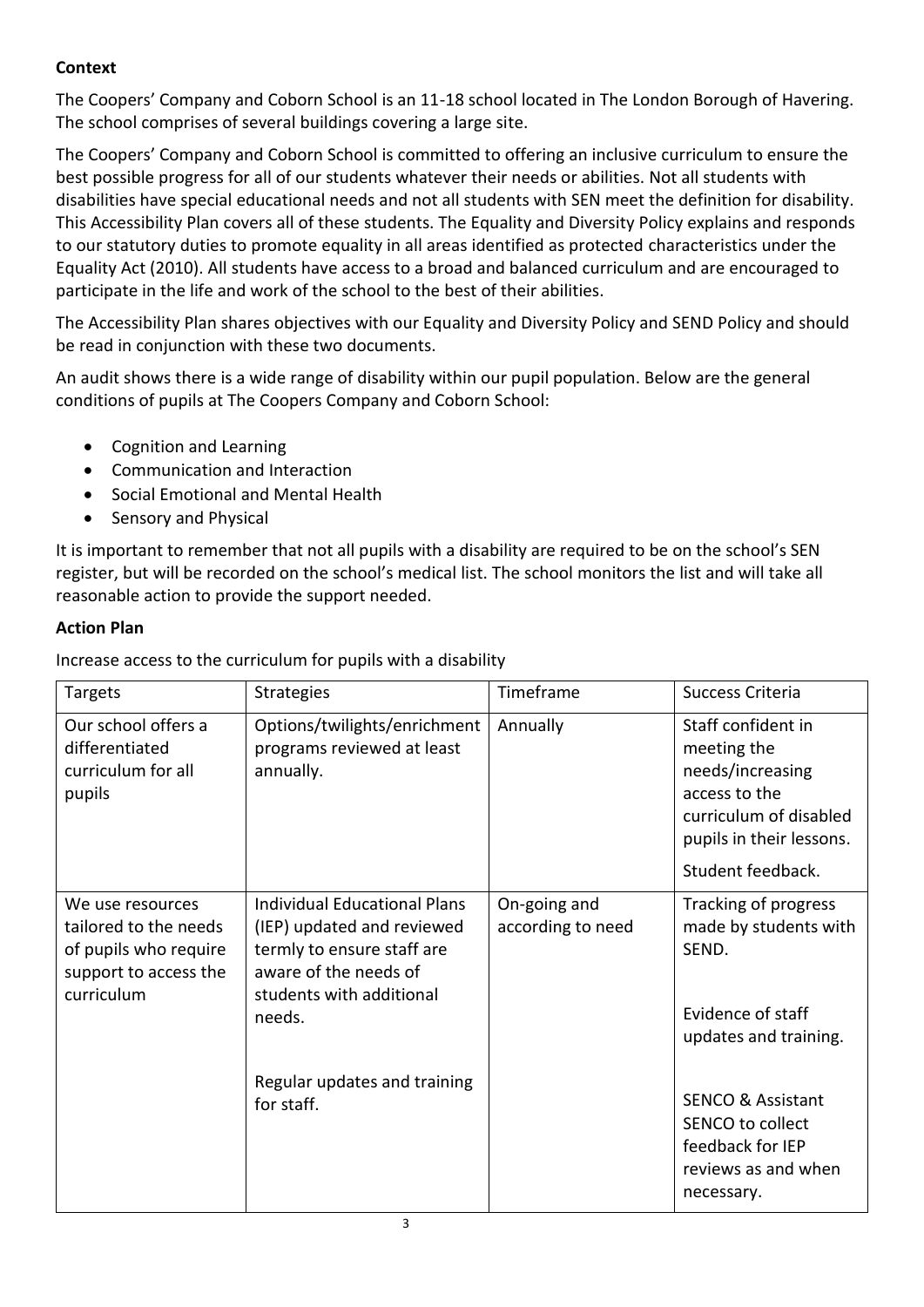| To make staff aware<br>of the range of<br>disabilities that may<br>limit access to the<br>curriculum for certain<br>pupils. | Add information/key reports<br>to the SEN Folders, Individual<br><b>Educational Plan reviewed</b><br>termly, regular updates sent<br>out to staff about students.<br>Pupil and parents' feedback<br>via meetings such as annual<br>reviews.<br>Regular updates and training<br>for staff. | On-going and<br>according to need | SLT to review this<br>during line<br>management meetings<br>with HOD's. |
|-----------------------------------------------------------------------------------------------------------------------------|-------------------------------------------------------------------------------------------------------------------------------------------------------------------------------------------------------------------------------------------------------------------------------------------|-----------------------------------|-------------------------------------------------------------------------|
| To provide greater<br>access for disabled<br>pupils to participate in<br>extracurricular<br>activities                      | Promotion of extracurricular<br>activities to SEND students<br>and parents/carers<br>Provide LSA support as and<br>when needed to increase<br>participation.                                                                                                                              | On-going and<br>according to need | An increase in<br>participation data of<br>SEND students.               |

Improve and maintain access to the physical environment

| <b>Targets</b>                                                                                                                                                                                                                                                                                                                 | <b>Strategies</b>                                                                                                                                                    | Timeframe                                              | Success Criteria                                |
|--------------------------------------------------------------------------------------------------------------------------------------------------------------------------------------------------------------------------------------------------------------------------------------------------------------------------------|----------------------------------------------------------------------------------------------------------------------------------------------------------------------|--------------------------------------------------------|-------------------------------------------------|
| To ensure that<br>adaptations to existing<br>and future facilities<br>consider the needs of<br>our SEND students<br>This may include:<br>• Ramps<br>• Elevators<br>• Corridor width<br>• Disabled parking<br>bays<br>• Disabled toilets and<br>changing facilities<br>• Library shelves at<br>wheelchair-<br>accessible height | Involve SENCO,<br>Assistant SENCO in any<br>planning<br>Involve specialists from<br>the Local Authority such<br>as Visual Impairment<br>teachers to review<br>plans. | Ongoing plan as and<br>when building / site<br>changes | Pupils accessibility to<br>the school site.     |
| Students/visitors who<br>use wheelchairs are<br>able to move around<br>the school without<br>experiencing barriers to<br>access such as those<br>caused by doorways,                                                                                                                                                           | Consider ramp provision<br>where areas are<br>currently inaccessible.                                                                                                | <b>June 2022</b>                                       | Wheelchair accessibility<br>on the school site. |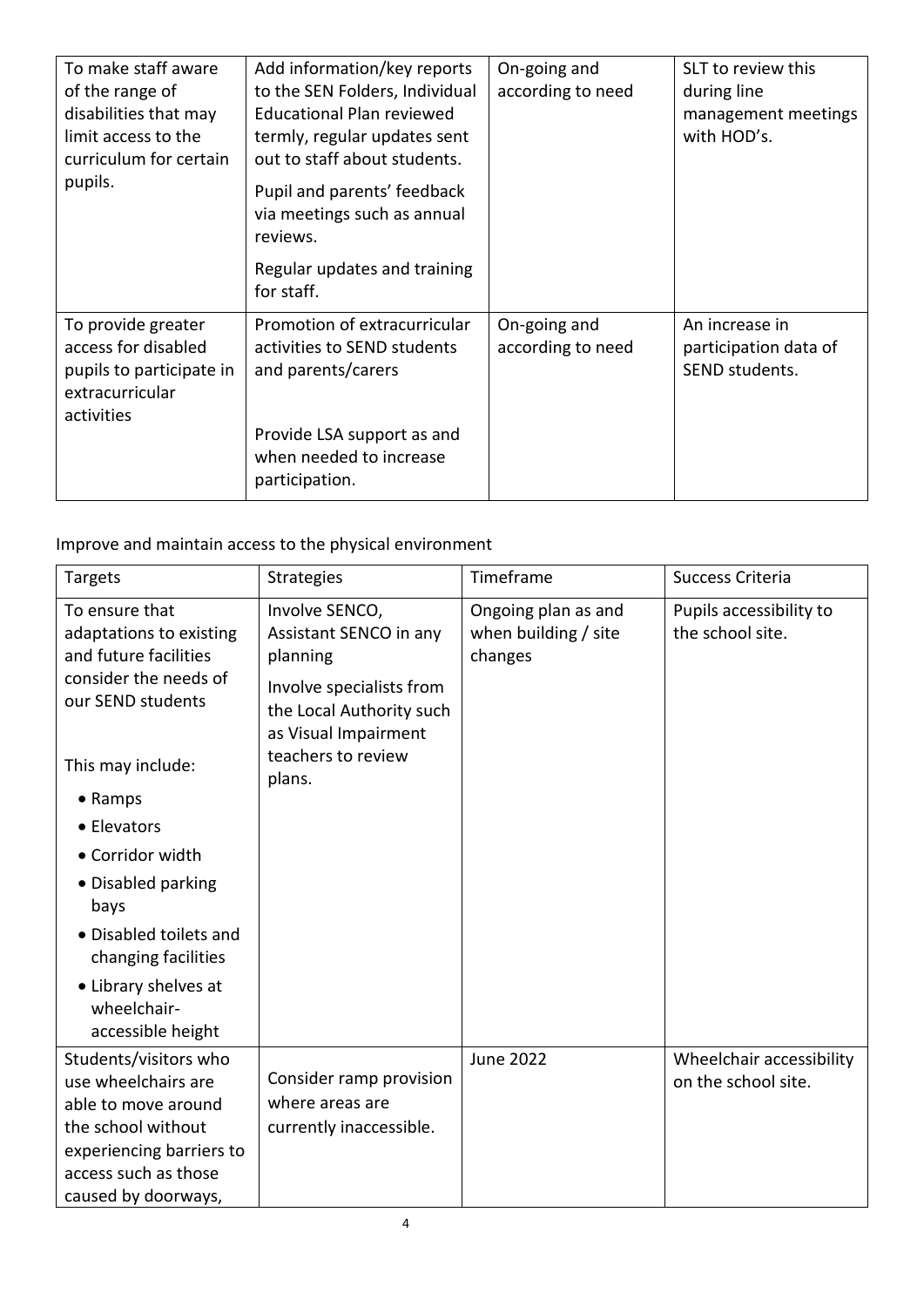| steps and stairs, toilet<br>facilities                                                   |                                                                  |                                       |                                                                                                                               |
|------------------------------------------------------------------------------------------|------------------------------------------------------------------|---------------------------------------|-------------------------------------------------------------------------------------------------------------------------------|
| Ensure furniture and<br>equipment selected is<br>adjusted and located<br>appropriately   | Involve SENCO,<br>Assistant SENCO in any<br>planning/purchasing. | On-going and according<br>to need     | <b>Students with SEND</b><br>have appropriate<br>furniture and<br>equipment in school<br>that is in line with their<br>needs. |
| To provide hearing<br>loops in reception and<br>meeting areas.                           | Identify areas where<br>this may be needed.                      | On-going and according<br>to need     | Hearing loops in place in<br>key areas of the school<br>such as at the main<br>reception.                                     |
| All students and adults<br>to be able to evacuate<br>buildings safely in an<br>emergency | Fire escape plan to be<br>reviewed and updated                   | As required and at least<br>annually. | Regular fire drill<br>practice.<br>Site manager to review<br>evacuation procedures.                                           |

Improve the delivery of information to students with a disability

| <b>Targets</b>                                                                                                                                   | <b>Strategies</b>                                                                                            | Timeframe                         | Success Criteria                                                                                                                                                    |
|--------------------------------------------------------------------------------------------------------------------------------------------------|--------------------------------------------------------------------------------------------------------------|-----------------------------------|---------------------------------------------------------------------------------------------------------------------------------------------------------------------|
| To develop the school's<br>web-based and physical<br>resources so that they<br>are able to be accessed<br>by users who are<br>visually impaired. | Review website with<br>current provider                                                                      | <b>June 2022</b>                  | Visually impaired users<br>of the school to be able<br>to access web-based<br>resources. This could be<br>via software which<br>'reads' documents and<br>web pages. |
| Further develop use of<br>software such as<br>TextHelp to improve<br>accessibility of<br>resources for SEND<br>students                          | Further staff training<br>Drop in sessions for<br>students who may need<br>support in using new<br>software. | On-going and according<br>to need | Use of appropriate<br>technology to support<br>students with SEND.                                                                                                  |

Equality and Inclusion

| Targets                                                                                       | <b>Strategies</b>                                                          | Timeframe                                                    | Success Criteria                                                                          |
|-----------------------------------------------------------------------------------------------|----------------------------------------------------------------------------|--------------------------------------------------------------|-------------------------------------------------------------------------------------------|
| To ensure that the<br>Accessibility Plan is<br>reviewed regularly and<br>any changes reported | Clerk to the governors<br>to add this to the list for<br>governor meetings | On-going and according<br>to need (at a minimum<br>annually) | Policy and plan is<br>reviewed and changed<br>made according to the<br>needs of students. |